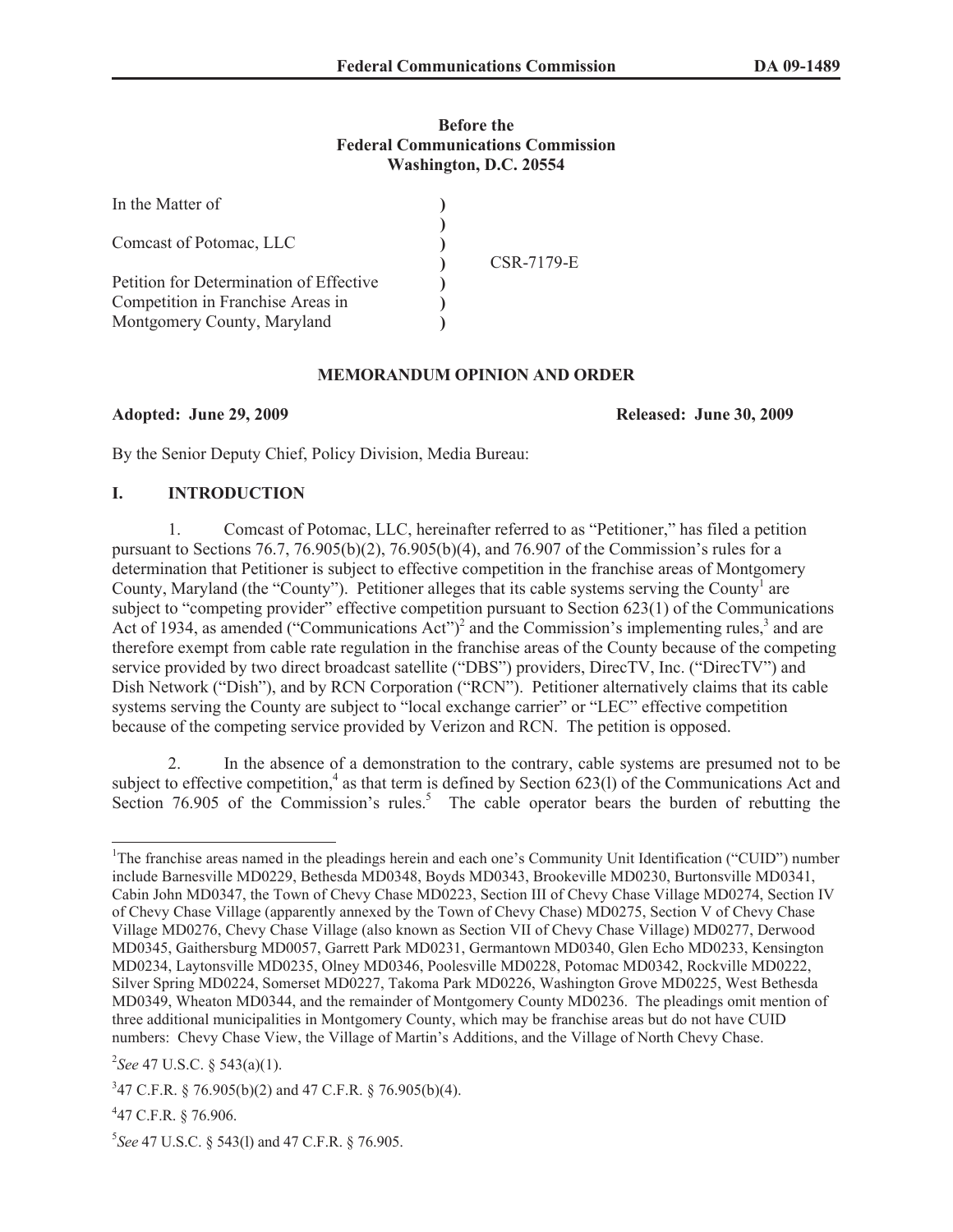presumption that effective competition does not exist with evidence that effective competition is present within the relevant franchise area. $6$  For the reasons set forth below, we grant the petition as to the City of Gaithersburg (the "City"), but deny it for the rest of the County.

# **II. BACKGROUND**

3. The Filings. The filings herein indicate that there are approximately 20 franchise areas in the County that consist of many municipalities (cities, towns, and villages), or parts thereof, and one area consisting of the remainder of the County. Eighteen municipalities (apparently all of them except the City of Gaithersburg) filed separate Motions to Dismiss the Petition, $\frac{7}{1}$  and the County government filed another on behalf of its remaining unincorporated territory.<sup>8</sup> Only one Opposition was filed to the Petition, by the County government on behalf of eighteen named municipalities and the remainder of the County except for the City of Gaithersburg.<sup>9</sup> In sum, Motions to Dismiss and an Opposition were filed covering all of Montgomery County except for Gaithersburg.<sup>10</sup>

4. The City of Gaithersburg is one of the franchise areas named in the Petition. No Motion to Dismiss or Opposition was filed by the City or on its behalf. Therefore, we assume that the City does not object to a finding that effective competition exists within Gaithersburg. Nevertheless, Petitioner must sustain its statutory burden of proof that effective competition exists there and we have put Petitioner to its proof. $11$ 

5. The Motions to Dismiss (the "Motions") are almost identical and allege a structural evidentiary flaw in the Petition, namely that the Petition treats Montgomery County as having only two franchise areas – the City of Gaithersburg and the remainder of the County.<sup>12</sup> In fact, the Motions allege, there are many more franchise areas in the County and the law requires that the Petition present a separate showing of effective competition for each of them.

6. Petitioner also filed its Reply to Opposition and Motions to Dismiss ("Reply"). The Reply argues that the many Motions and the Opposition are frivolous and duplicative, that they are partly or wholly unauthorized, that they should therefore be stricken, and that their claims are baseless;<sup>13</sup> that, despite much artful paperwork, Montgomery County consists of two franchise areas; and that Petitioner has shown both "competing provider" and "local exchange carrier" or "LEC" effective competition in both of the County franchise areas alleged by Comcast.

<sup>8</sup>Because the other Motions to Dismiss are almost identical, in the interests of brevity we will refer to only one of them, the Motion to Dismiss Comcast's Petition for Special Relief, dated May 23, 2007, and filed by the Commissioners of Barnesville, Maryland ("Barnesville Motion to Dismiss").

<sup>9</sup>Opposition to Comcast's Petition for Special Relief, filed by Montgomery County on behalf of itself and others ("County Motion to Dismiss"), dated May 31, 2007. The Opposition also incorporates Motions to Dismiss at 3 n.2.

<sup>10</sup>We assume that the Motion to Dismiss filed by the Town of Chevy Chase represents Section IV of the Village of Chevy Chase, which the Town appears to have annexed. Barnesville Motion to Dismiss at 3.

 $^{11}$ 47 C.F.R. §§ 76.906, 79.907(b).

<sup>6</sup> *See* 47 C.F.R. §§ 76.906 & 907.

<sup>&</sup>lt;sup>7</sup>These are Barnesville, Brookeville, the Town of Chevy Chase (apparently including Section IV of Chevy Chase Village), Section III of Chevy Chase Village, Section V of Chevy Chase Village, Chevy Chase View, Chevy Chase Village, Garrett Park, Glen Echo, Kensington, Laytonsville, Martin's Additions, North Chevy Chase, Poolesville, Rockville, Somerset, Tacoma Park, and Washington Grove.

<sup>12</sup>*See* Petition at 22-23, Exhs. 5-6.

 $^{13}$ Reply at 4, 35-38.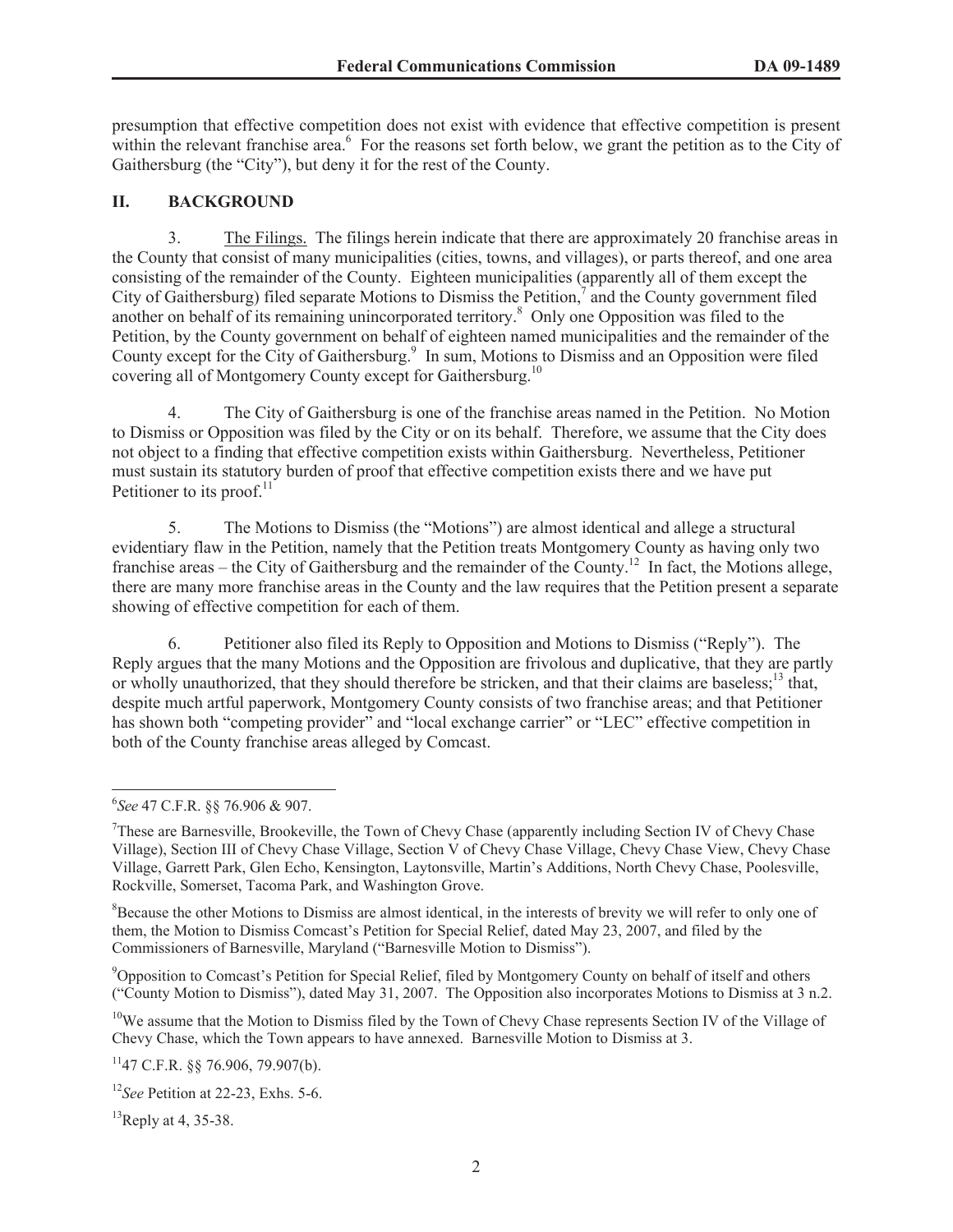7. The County and municipalities filed a surreply<sup>14</sup> to respond to several minor points made for the first time in Petitioner's Reply, and a motion asking permission to file the surreply.<sup>15</sup> We grant the motion because, although the surreply does repeat some previously made points, it also illuminates several specific points in response to matters raised for the first time in the Reply. Because we find the surreply to be relevant to resolving this proceeding, we deny Petitioner's motion to strike it.<sup>16</sup>

8. Summary. On the fundamental issue of whether there are two or more franchise areas in Montgomery County, we find that there are more than two franchise areas. This finding renders insufficient Petitioner's evidence of effective competition for all of Montgomery County except for the City of Gaithersburg. We find that Petitioner is subject to competing provider effective competition in the City of Gaithersburg. In light of that finding, we need not address Petitioner's claim that it is also subject to LEC effective competition in Gaithersburg. Accordingly, we grant Petitioner's Petition for the City and deny it in all other respects.

# **III. FRANCHISE AREAS OTHER THAN GAITHERSBURG**

9. Statutory Standards. Petitioner claims that it is subject to "competing provider" effective competition throughout Montgomery County.<sup>17</sup> Section 623(l)(1)(B) of the Act provides that a cable operator is subject to that kind of effective competition if its

"franchise area is

(i) served by at least two unaffiliated multichannel video programming distributors ["MVPDs"] each of which offers comparable video programming to at least 50 percent of the households in the *franchise area*; and

(ii) the number of households subscribing to programming services offered by [MVPDs] other than the largest [MVPD] exceeds 15 percent of the households in the *franchise area*; . . . .<sup>18</sup>

Petitioner also claims that it is subject to "LEC" effective competition throughout the County.<sup>19</sup> Section  $623(1)(1)(D)$  of the Act provides that a cable operator is subject to LEC effective competition if

"a [LEC] or its affiliate (or any [MVPD] using the facilities of such carrier or its affiliate) offers video programming services directly to subscribers by any means (other than direct-to-home satellite services) in the *franchise area* of an unaffiliated cable operator which is providing cable service in that *franchise area*, but only if the video programming services so offered in that area are comparable to the video programming services provided by the unaffiliated cable operator in that *area*."<sup>20</sup>

<sup>17</sup>Petition at 8.

<sup>19</sup>Petition at 22.

<sup>&</sup>lt;sup>14</sup>Surreply of Montgomery County, Maryland, & Participating Municipalities Regarding Comcast's Petition for Special Relief ("Surreply").

<sup>&</sup>lt;sup>15</sup>Motion for Leave to File Surreply.

<sup>&</sup>lt;sup>16</sup>Motion to Strike Surreply of Montgomery County, Maryland; see also Opposition to Comcast's Motion to Strike Surreply.

<sup>18</sup>47 U.S.C. § 543(1)(1)(B) (emphasis added); *see also* 47 C.F.R. § 76.905(b)(2).

<sup>20</sup>47 U.S.C. § 543(1)(1)(D) (emphasis added); *see also* 47 C.F.R. § 76.905(b)(4).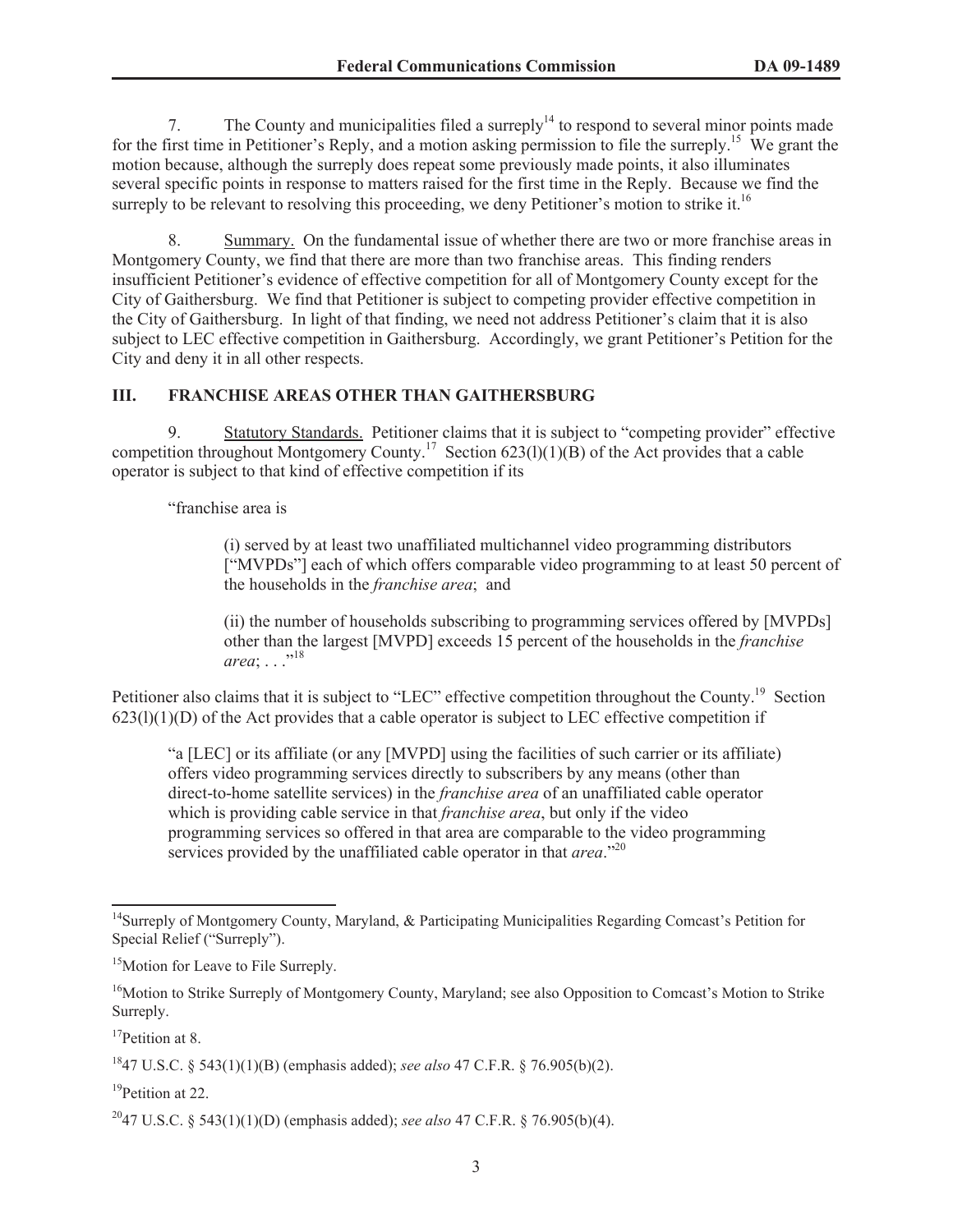These sections of the statute thus make clear that a "franchise area" is the geographic territory within which a petitioning cable operator must show competing provider and LEC effective competition.

10. Evidence and Contentions of the Parties. Petitioner presents its evidence for effective competition in terms of only two areas, the City of Gaithersburg and the remainder of Montgomery County.<sup>21</sup> The Motions argue that this is fundamentally flawed because Montgomery County actually consists of many more franchise areas. According to the Motions, the County government and each of the municipalities within the County has the legal authority to issue its own franchise( $s$ ) – each municipality has authority within its borders and the County government has authority for the reminder of the County, or parts thereof.<sup>22</sup> The government of Montgomery County started the franchising process by issuing Petitioner one franchise and signing a franchise agreement, which covered the entire County.<sup>23</sup> The County government also allowed each individual municipality to adopt the County's franchise (and the agreement) as its own. Each municipality (except Gaithersburg) took up that option, independently deliberated, and many held public hearings. Each municipality passed a resolution adopting the County's franchise as its own to govern Petitioner's service within its municipal borders,<sup>24</sup> and signed the franchise agreement that Petitioner had signed with the County.<sup>25</sup>

11. Then, each municipality appointed the County government as its agent to administer its franchise. Each agency was for a discrete fee, was for a fixed term, and was subject to premature termination in certain conditions.<sup>26</sup> Of particular interest, each written agreement in which a municipality appointed the County as its agent provided that, "Termination of this Agreement . . . shall not result in the termination of the franchise agreement [between Petitioner and the municipality. Rather,] the Municipality shall become responsible for the administration and enforcement of the franchise agreement within its corporate limits."<sup>27</sup> When transfers affecting Petitioner occurred, the affected municipalities signed individual documents reflecting those transfers.<sup>28</sup> More recently, this process was largely followed by the County and different sets of municipalities in granting franchises to RCN and Verizon.<sup>29</sup>

12. Therefore, the Motions argue, there are many franchise areas in Montgomery County despite the fact that Montgomery County is the only active regulator of Petitioner in all of the

 $^{25}$ *Id.* at 4, Exh. B, Exh. G (Declaration of Jane E. Lawton, Cable Communications Administrator for the County, dated May 18, 2007, at ¶ 3):

"The County and various of the municipalities have negotiated cable franchises with Comcast, . . . In those negotiations, each of the municipalities in Montgomery County retained the right to grant or deny its own franchise. Moreover, the municipalities were represented by their own legal counsel, and made their own independent determinations as to whether to enter into the agreements negotiated by my office on their behalf."

*See also* Surreply at 5. Section 3 of Chevy Chase Village, Glen Echo, Kensington, and Laytonsville appear to have omitted this last step of signing an agreement with the County.

<sup>26</sup>Barnesville Motion to Dismiss, Exh. A at 2,  $88$  1, 6, 8, 13.

<sup>27</sup>*Id.* at 4, Exh. A, § 13.

 $28$ County Motion to Dismiss at 4-5. It appears that this process occurred when the first franchises for cable service were adopted and were repeated at their most recent renewal in 1998. County Motion to Dismiss at 4-6  $\&$  n.10.

<sup>29</sup>County Motion to Dismiss at 6-7 & Exhs. C, G; Opposition at 14-15, 20-22.

<sup>21</sup>Petition at 2-22 *passim*, Exhs. 5-6.

<sup>&</sup>lt;sup>22</sup>MD. STAT. ANN., art. 23A  $\S$  2(b)(13), art. 25A,  $\S$  5B.

<sup>&</sup>lt;sup>23</sup>County Motion to Dismiss, Exh. A; Barnesville Motion to Dismiss, Exh. A at 1 (second WHEREAS).

 $^{24}$ Barnesville Motion to Dismiss at 4, Exh. C.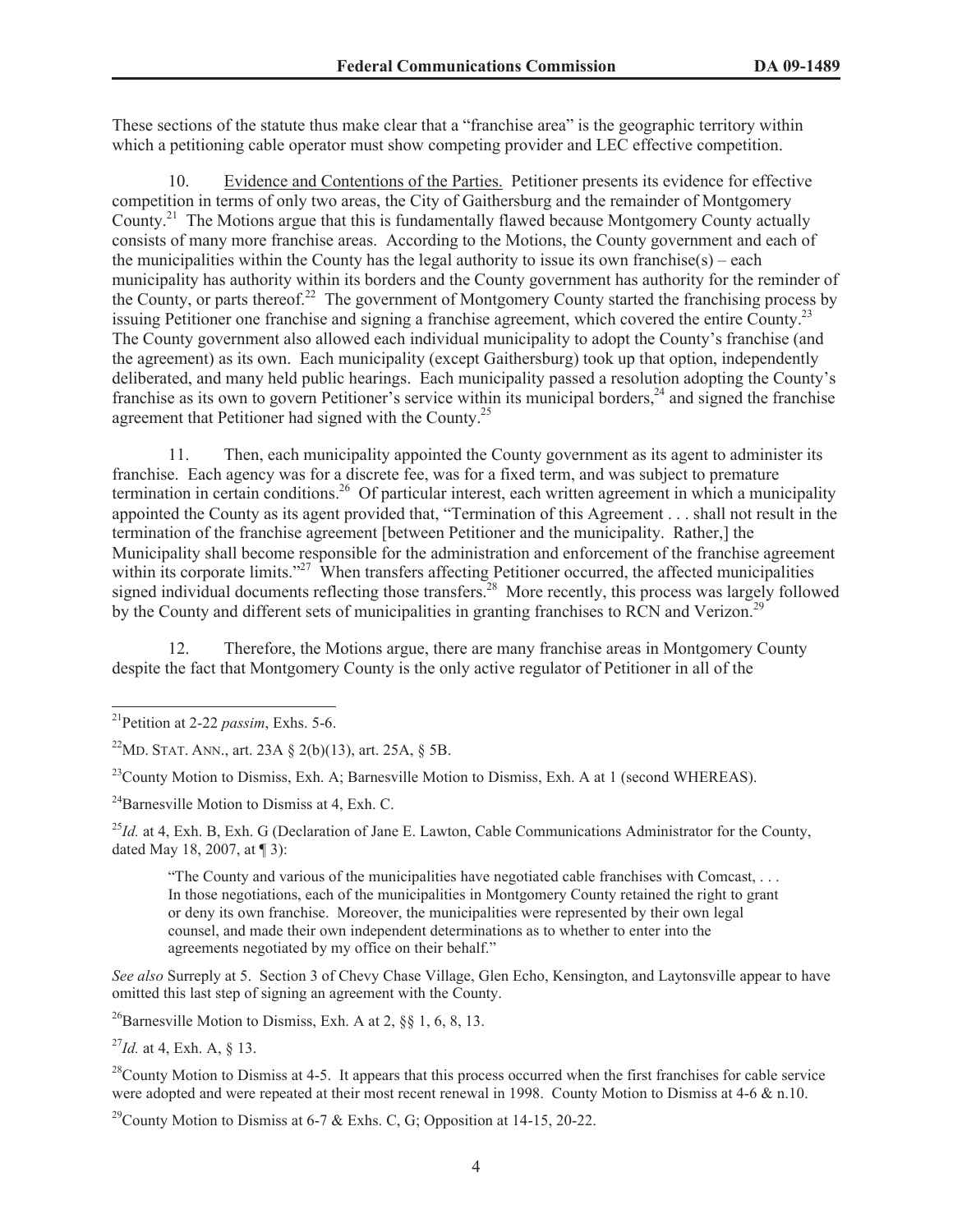communities (except for Gaithersburg). The Motions argue that the Petitioner's lack of data specific to any franchise area in the County (except for Gaithersburg) to satisfy any test for effective competition makes the Petition fundamentally insufficient to satisfy Petitioner's burden of proof.<sup>30</sup>

13. In Reply, Petitioner claims that the franchising process described above is a virtual sham, that in reality there has always been only one franchise area and franchise authority in the County (other than the City of Gaithersburg).<sup>31</sup> Petitioner maintains that the County government has represented itself to the Commission and others as the only franchise authority and has always acted as such, $32$  and that the County government is therefore estopped to claim otherwise in this case.<sup>33</sup>

14. Precedent. When the Commission implemented the effective competition provisions of the statute, it interpreted the term "franchise area." First, the Commission observed that determinations about effective competition would be made "on a franchise-area basis. Thus, if a cable system serves more than one franchise area in a geographic region, then a separate effective competition determination would have to be made for each distinct franchise area."<sup>34</sup> The Commission defined "franchise area" as "the area a system operator is granted authority to serve in its franchise."<sup>35</sup> The Commission also recognized that measuring competing provider effective competition in an unduly wide area might merge competitive and noncompetitive franchise areas and prematurely end rate regulation in the latter.<sup>36</sup>

15. Several effective competition decisions have hinged on whether a given area is covered by one or more franchises. In *Mediacom Minnesota*, several separate municipalities had created a new entity, a single regulatory commission to regulate cable service. The new commission issued one franchise to a cable operator for all the municipalities' territories. The Commission concluded in *Mediacom Minnesota* that there was one franchise area.<sup>37</sup> In *TKR Cable of Northern Kentucky*, despite several kinds of activity by a county on behalf of itself and a municipality, the Commission concluded that the county and municipality remained separate franchise areas, chiefly because the municipality performed some activities alone and retained the authority and autonomy to grant and administer a franchise on its own.<sup>38</sup> In *TKR Cable of Northern Kentucky* and the later *CoxCom, Inc.,* the Commission stated that it wanted to allow local governments to engage in efficiency-maximizing joint activities

<sup>32</sup>*Id.* at 3-5, 8 & n.25, 15-16.

<sup>33</sup>*Id.* at 5, 16-20.

<sup>35</sup>*Implementation of Sections of the Cable Television & Consumer Protection Act of 1992: Rate Regulation*, 9 FCC Rcd 1164, 1180, ¶ 24 (1993).

<sup>36</sup>*Implementation of Section of the Cable Television Consumer Protection & Competition Act of 1992; Rate Regulation*, 8 FCC Rcd 5631, 5672-73, ¶ 49 (1993), *reversed in part on other grounds, Time Warner Entertainment Co., L.P. v. FCC*, 56 F.3d 151 (D.C. Cir. 1995), *cert. denied,* 516 U.S. 1112 (1996).

<sup>37</sup>*Mediacom Minnesota LLC*, 20 FCC Rcd 4984, 4985, ¶¶ 3-4 (2005).

<sup>38</sup>*TKR Cable of Northern Kentucky* ("*TKR*"), 11 FCC Rcd 9973, 9982-83, ¶¶ 20-22 (1996).

<sup>&</sup>lt;sup>30</sup>The Motions also state that Petitioner failed to serve each franchising authority with a copy of the Petition, in violation of 47 C.F.R. § 76.7(a)(3). Barnesville Motion to Dismiss at 2 n.1.

 $31$ Reply at 2 n.1 (accusing the Motions and Opposition of "false representations"), 3 (characterizing the same as "nothing less than astounding").

<sup>34</sup>*Implementation of Sections of the Cable Television Consumer Protection & Competition Act of 1992: Rate Regulation*, 8 FCC Rcd 510, 515, ¶ 18 (1992); *see also Service Electric Cable TV of New Jersey, Inc.,* 20 FCC Rcd 20532, 20534, ¶ 6 (2005) ("the fact that Service Electric operates the 26 franchises as a single contiguous system is immaterial to our analysis. The statute requires Service Electric to demonstrate effective competition in each franchise area.") (footnote, internal quotations and brackets omitted); *Century M.L. Cable Corp.,* 16 FCC Rcd 14102, 14104, ¶ 5 (2001).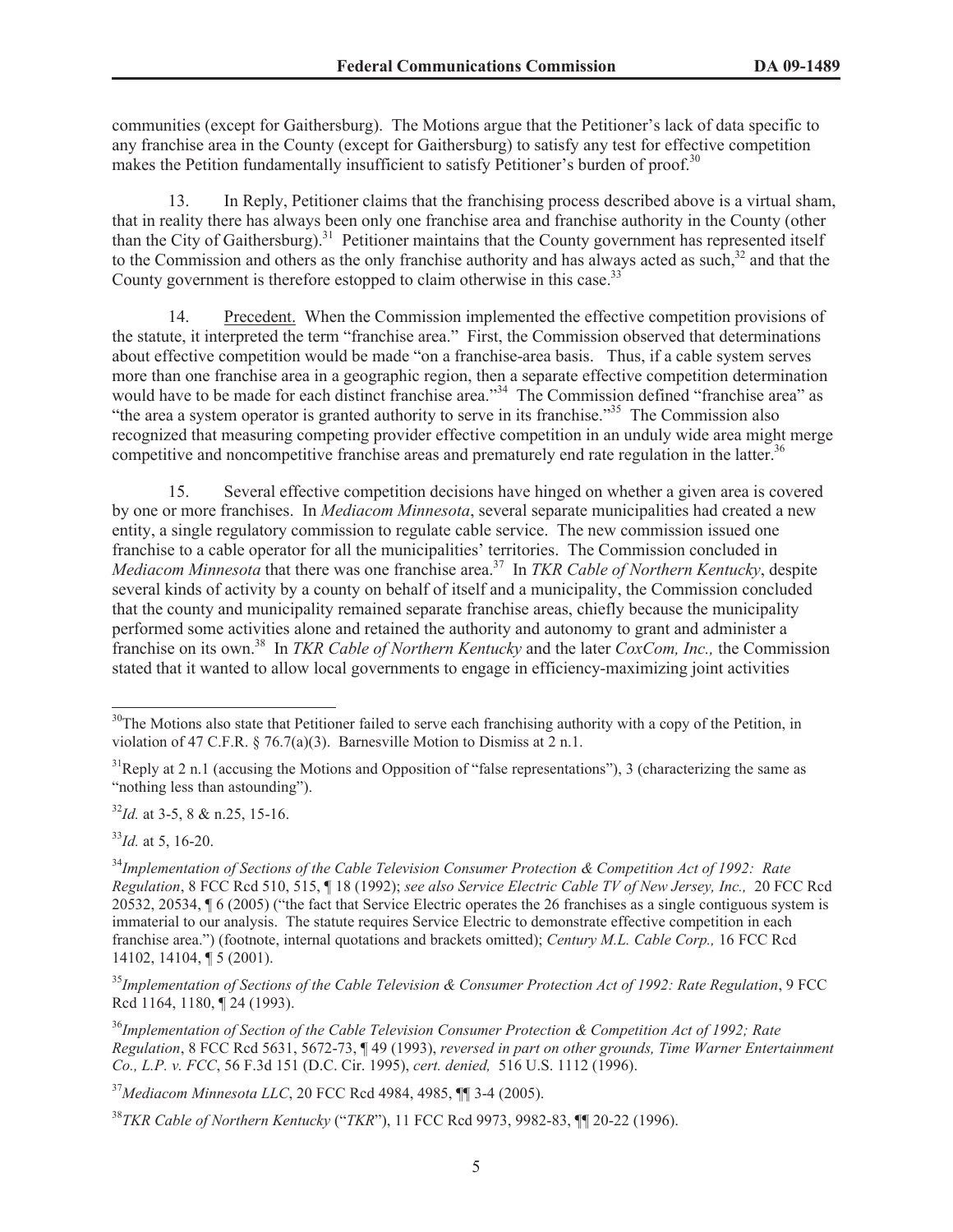without losing the autonomy to act independently should they wish to regain and exercise it.<sup>39</sup>

16. Analysis. There is no doubt that the numerous incorporated municipalities of Montgomery County are real, functioning legal entities and not shams created to magnify Petitioner's evidentiary burden and slow deregulation. The franchising process described above reflected those separate identities and that of the County. It preserved the separate autonomous municipalities as franchising authorities, each with a franchise area identical to its historic boundaries. The process that the County and municipalities followed was painstaking and undeniably complicated, but it was not a sham. It would have been more painstaking and complicated for each municipality as well as Petitioner to negotiate alone with Petitioner, grant it a slightly different franchise, and then regulate Petitioner independent of all the other municipalities. What the County and municipalities engaged in was a prudent means of achieving efficiencies by centralizing a common regulatory function, while each municipality preserved its right to restore its independence. We, by accepting what they did as valid, continue our policy of allowing local governments to engage in efficiency-maximizing joint activities without losing the autonomy to act independently later should they wish to do so. We conclude that the Motions and Opposition are correct that the borders of each municipality in Montgomery County mark a different franchise area for purposes of demonstrating competing provider and LEC effective competition.

17. The facts of *Mediacom Minnesota* closely resemble those of the present case. We find, however, that there are enough distinguishing facts between that case and this to warrant concluding that there was one franchise area in *Mediacom Minnesota* and many more in this case. First, the arguments that there are many franchise areas were stated with much more detail and analysis in this case. Second, each municipality in this case took more steps than the ones in *Mediacom Minnesota* did to preserve its independent authority and its franchise area as a stand-alone entity. The most important of those steps occurred when, after the County had granted one franchise for the entire County, each municipality deliberately carved its own franchise area out of the County-wide one. No such steps were taken in *Mediacom Minnesota.*<sup>40</sup> We conclude that those factors distinguish this case from *Mediacom Minnesota,* and that its conclusion that that case involved one franchise area does not bind us in this case.

18. Petitioner invokes the doctrine of equitable estoppel, which has been described as arising when a party made a definite misrepresentation of fact and had reason to believe that another party would rely on it, and the other party reasonably relied on that misrepresentation to its detriment.<sup>41</sup> Petitioner argues that the County government has so often represented itself as the County's sole franchising authority to this Commission and others (such as Petitioner's subscribers) that we should not allow the County government to deny that here.<sup>42</sup> Equitable estoppel is a doctrine that we may apply in our

<sup>39</sup>*CoxCom, Inc.,* 22 FCC Rcd 4041, 4046, ¶ 14 (2007); *TKR*, 11 FCC Rcd at 9982-83 ¶ 22; *see also* 47 C.F.R. § 76.912 (authorizing franchise authorities to apply for "joint certification" with the Commission).

<sup>40</sup>*See* CSR 6241-E, Opposition to Petition for Special Relief, filed by the Lake Minnetonka Cable Commission, dated Nov. 6, 2003, at 11 ("The LMCC franchise does not and could not limit the ability of the member cities to immediately establish 16 discrete franchises by simply adopting the franchise [granted by the LMCC] by reference."); Reply to Opposition ("Minnesota Reply"), filed by Mediacom Minnesota LLC, dated Nov. 19, 2003, at 5 ("Nor is there any evidence that any of the founding municipalities executed or individually adopted the single LMCC franchise agreement."). The Agreement creating the LMCC stated that its purpose was to "enforce a single . . . cable communications franchise," not to have one body (Montgomery County in the present case) be agent for municipalities and administer many franchises. Minnesota Reply, Exh. 2 at 1, § 1.

<sup>41</sup>*Kavowras v. New York Times Co.,* 328 F.3d 50, 56 (2d Cir. 2003). Another statement of the doctrine is that "[W]here a party assumes a certain position in a legal proceeding, and succeeds in maintaining that position, he may not thereafter, simply because his interests have changed, assume a contrary position, especially if it be to the prejudice of the party who has acquiesced in the position formerly taken by him." *New Hampshire v. Maine,* 532 U.S. 742, 749 (2001), quoting *Davis v. Wakelee,* 156 U.S. 680, 689 (1895).

 $^{42}$ Reply at 20.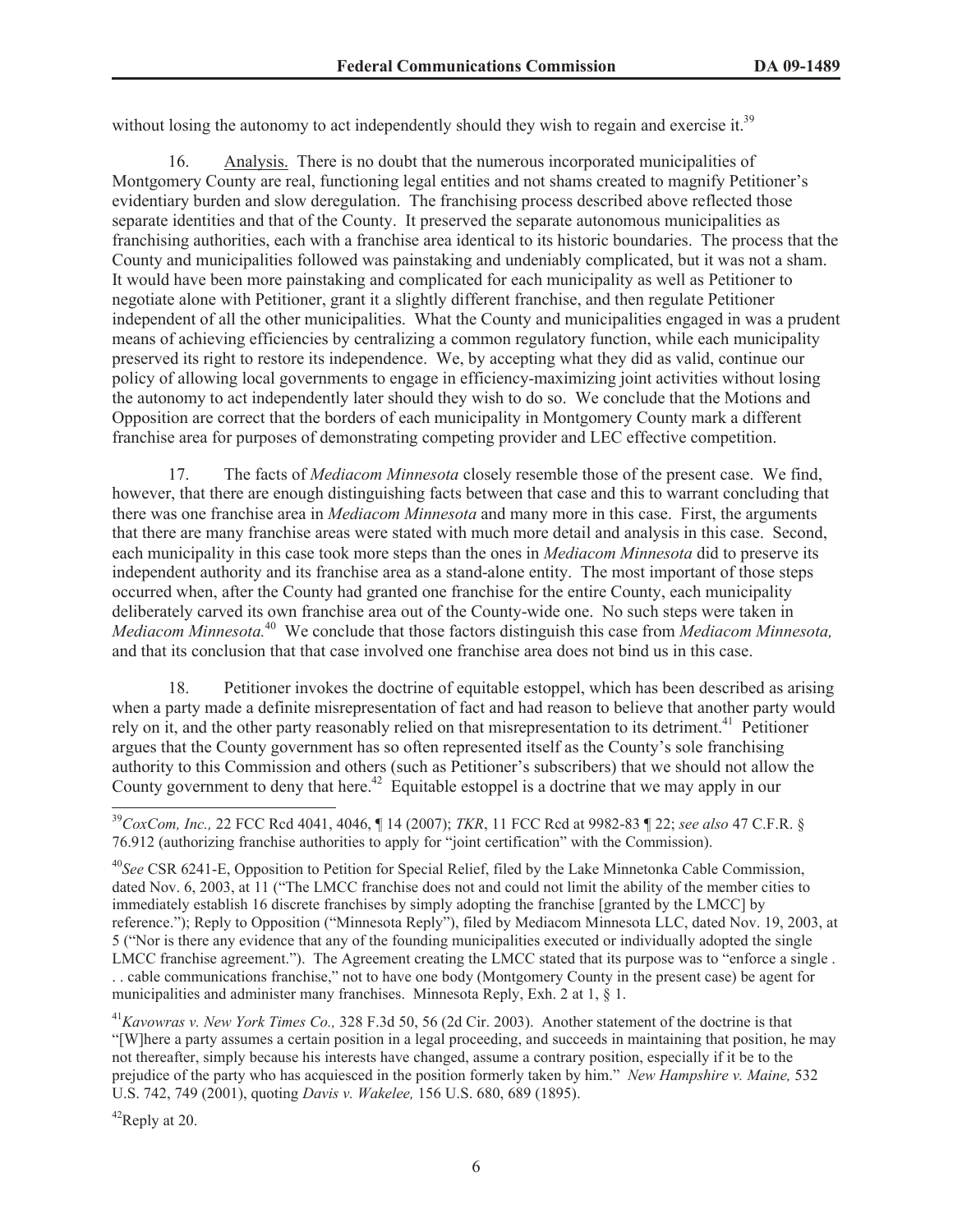discretion,<sup>43</sup> and we choose not to do so here for several reasons. The County represented itself to this Commission as "the franchising authority for all of the community unit identifier numbers listed below" on its Form 328<sup>44</sup> and made similar statements to subscribers (telling them to contact the County with inquiries or complaints). Those statements, even if technically inaccurate, did accurately describe the day-to-day realities in the County, namely that the County was the actual regulator of Petitioner and that the Commission and subscribers should contact the County if they had inquiries. There is no indication that these statements were intended to deceive the Commission, Petitioner, or subscribers, or to make a mockery of the regulatory system.<sup>45</sup> No Petitioner subscriber seeking redress from government would have been helped by a technically accurate description of the complex process described in the preceding paragraphs, at the end of which the subscriber would still need to contact the County government to seek redress.

19. Third, Petitioner has pointed us to no affirmative misstatement by the County to the Commission about the geographic scope of any "franchise area," which is the material issue in this proceeding. Finally, we cannot accept Petitioner's claim of detrimental reliance on the County government's statements. Petitioner itself was aware of the complex process employed by the County government and the municipalities and of their belief that it was valid.<sup>46</sup> For example, the County's franchise agreement bears the words, on its signature page, "Add signature pages for each participating municipality"; the words "Participating Municipalities" appear throughout the agreement; <sup>47</sup> and page 3 of the agreement spells out in detail the possibility that municipalities would appoint the County their agent.<sup>48</sup> The agreement itself was signed by Petitioner's predecessor and the record herein does not contain any signed acceptance of it by Petitioner. Nevertheless, we feel safe in assuming that Petitioner (a seasoned cable operator) read the franchise agreement before taking on its rights and obligations and was therefore aware of its provisions. Certainly, Petitioner nowhere claims that it was unaware of the possibility of municipalities becoming "Participating Municipalities" as explicitly provided for in the agreement. Nor does Petitioner claim that it had no idea that any municipality had actually appointed the County government as its agent to administer its franchise before Petitioner assumed the franchise agreement. Accordingly, we cannot let Petitioner claim surprise that the County and municipalities now

<sup>45</sup>*Ajaka v. Brooksamerica Mortgage Corp.,* 453 F.3d at 1344 (judicial or equitable estoppel "is an equitable concept intended to prevent the perversion of the judicial process."). If the County inaccurately described itself to the Commission in a 1994 rate appeal (*SBC Media Ventures, Inc.*, 9 FCC Rcd 7175 (1994)) as the franchising authority throughout Montgomery County, there is no indication that it intended to deceive or injure the Commission or wrongfully alter the outcome of the appeal. Petitioner implies that that case involved geographic rate discrimination and potentially uniform County-wide rates. Reply at 13-14. The issue in that case, however, is better described as temporal discrimination – existing customers paying one rate and new customers paying another. *SBC Media Ventures, Inc.*, 9 FCC Rcd at 7176, ¶ 5. Even if, however, the County had imposed geographically uniform rates for Petitioner in every decision under the agreements that are before us, that would be a predictable efficiency achieved by the municipalities all appointing the County as their agent, and not evidence that there was only one franchise area. *See* Surreply at 3.

 $46$ Surreply at 6.

 $^{47}$ Reply at Exh. 1 ("Comcast Cable Franchise Agreement (Excerpts)") at 3, 6, 10, 12, 26, 57-58, 69, 101, 107. Comcast's Reply at 7 n.21 quotes the words "Add signature pages for each participating municipality."

<sup>48</sup>*Id.* at 3 ("certain municipalities . . . have requested that the County administer and enforce the terms of their cable television franchises").

<sup>43</sup>*New Hampshire v. Maine,* 532 U.S. at 750; *see also Ajaka v. Brooksamerica Mortgage Corp.,* 453 F.3d 1339, 1343-44 (11<sup>th</sup> Cir. 2006) (judicial or equitable estoppel "is an equitable doctrine invoked at a court's discretion. . . . Judicial estoppel is intended to be a flexible rule in which courts must take into account all of the circumstances of each case in making our determination.") (internal quotations and citations omitted).

<sup>&</sup>lt;sup>44</sup>FCC Form 328 (Certification of Franchising Authority to Regulate Basic Cable Service Rates & Initial Finding of Lack of Effective Competition) filed by Montgomery County, signed Aug. 31, 1993.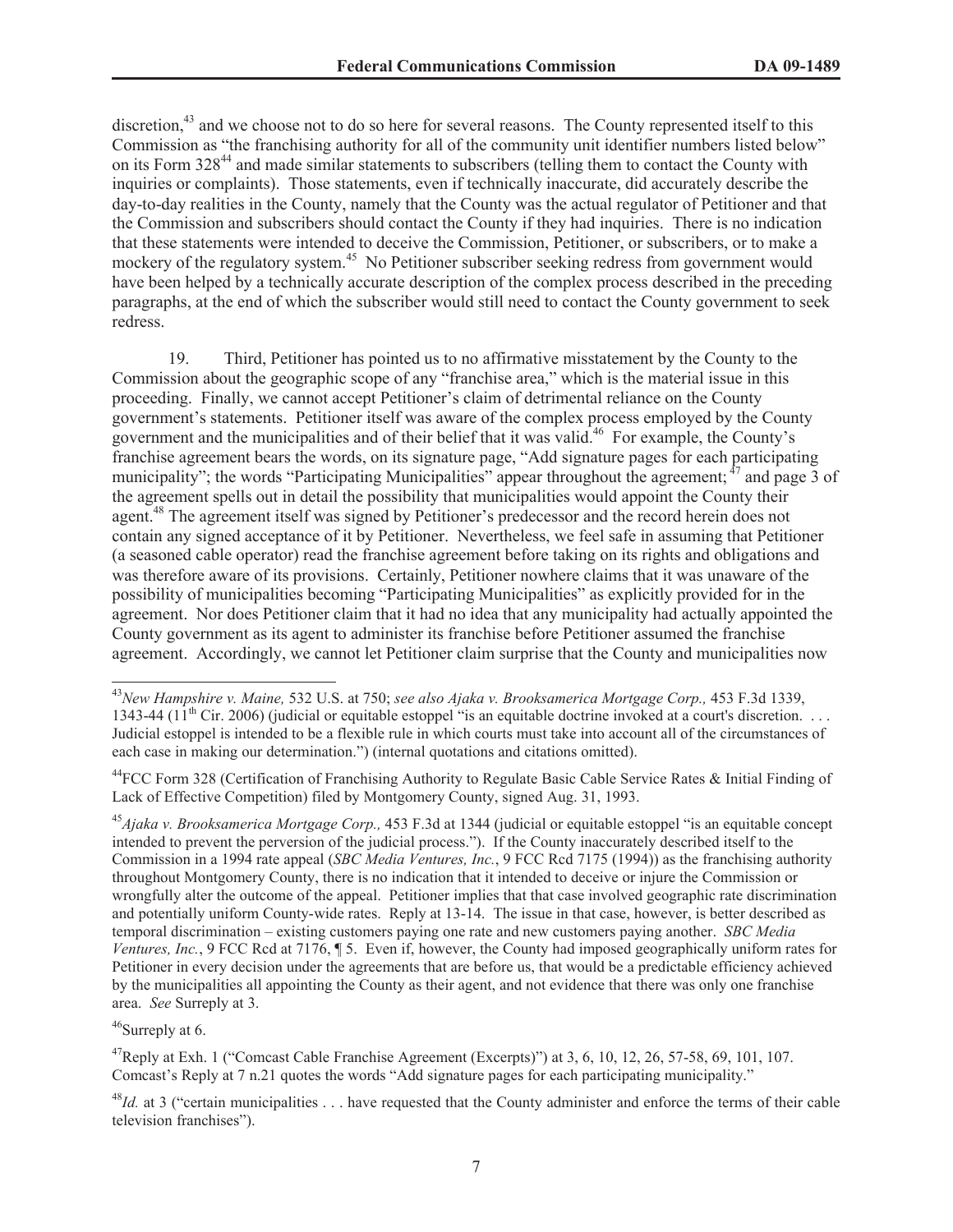claim to be separate franchising authorities, each with a unique franchise area. Nor is there any indication that the Commission or any consumer was misled into relying on the County's statements and suffered harm as a result.

20. Two other matters merit mention. First, we considered studying Petitioner's evidence about all of Montgomery County other than Gaithersburg and attempting to compose from its pieces a showing of effective competition in individual municipalities or the franchise areas in the unincorporated remainder of the County. We decline to do so, however. There is no evidence in the record that the second element of competing provider effective competition – 15 percent penetration by MVPDs other than the largest one<sup>49</sup>  $-$  is satisfied in any of those individual areas. Also, Petitioner has not submitted evidence of LEC competition on a franchise-area-by-franchise-area basis. Although it may be that evidence of the conduct of Verizon and/or RCN in one or more areas would establish the elements of LEC competition there, that evidence is not stated clearly in the record before us and the parties have not discussed its strengths and weaknesses thoroughly.

21. Second, Petitioner objects that some of the franchise areas asserted in the Motions are small in population and that establishing effective competition in them would burden it unreasonably.<sup>50</sup> This objection is meritless because, as a matter of law, the Communications Act makes the "franchise area," large or small, the unit of measurement of competing provider and LEC effective competition.<sup>51</sup> Other cable operators have attempted to bear the burden of showing effective competition in small franchise areas.<sup>52</sup> It is not unreasonable to require the same of Petitioner.

22. After considering the voluminous record on the franchise area issue, we conclude that Petitioner's failure to produce separate evidence of effective competition for each of the County's municipalities (other than the City of Gaithersburg) is fatal to the majority of its Petition. We are guided to this conclusion not only by the steps taken by the municipalities, but especially also by our caution at the prospect of measuring competing provider effective competition in an unduly wide area, merging competitive and noncompetitive franchise areas, and prematurely end rate regulation in the latter.<sup>53</sup> Accordingly, we conclude that Petitioner has failed to show competing provider or LEC effective competition in the franchise areas of Montgomery County, Maryland, other than the City of Gaithersburg. Petitioner is free to re-file a Petition for determination of effective competition for the various franchise areas of Montgomery County consistent with the findings set forth herein.<sup>54</sup>

<sup>53</sup>*Implementation of Section of the Cable Television Consumer Protection & Competition Act of 1992; Rate Regulation*, 8 FCC Rcd 5631, 5672-73, ¶ 49 (1993), *reversed in part on other grounds, Time Warner Entertainment Co., L.P. v. FCC*, 56 F.3d 151 (D.C. Cir. 1995), *cert. denied,* 516 U.S. 1112 (1996).

<sup>54</sup>*See infra* ¶ 32.

<sup>49</sup>*See supra* ¶ 9.

 $50$ Reply at 11 n.41.

<sup>51</sup>*See supra* ¶ 9.

<sup>52</sup>*See, e.g.*, *Time Warner Cable Inc.*, 23 FCC Rcd 12210, 12212, ¶ 7, 12219, *reconsideration denied,* 23 FCC Rcd 16483 (2008) (Teterboro, New Jersey, 7 households), *application for review pending on other grounds*; *MCC Missouri LLC,* 20 FCC Rcd 17031, 17035 (2005) (Excelsior Estates and Homestead, Missouri, 95 and 72 households, respectively); *MCC Missouri LLC,* 20 FCC Rcd 17025, 17029 (2005) (Newtonia, Missouri, 89 households).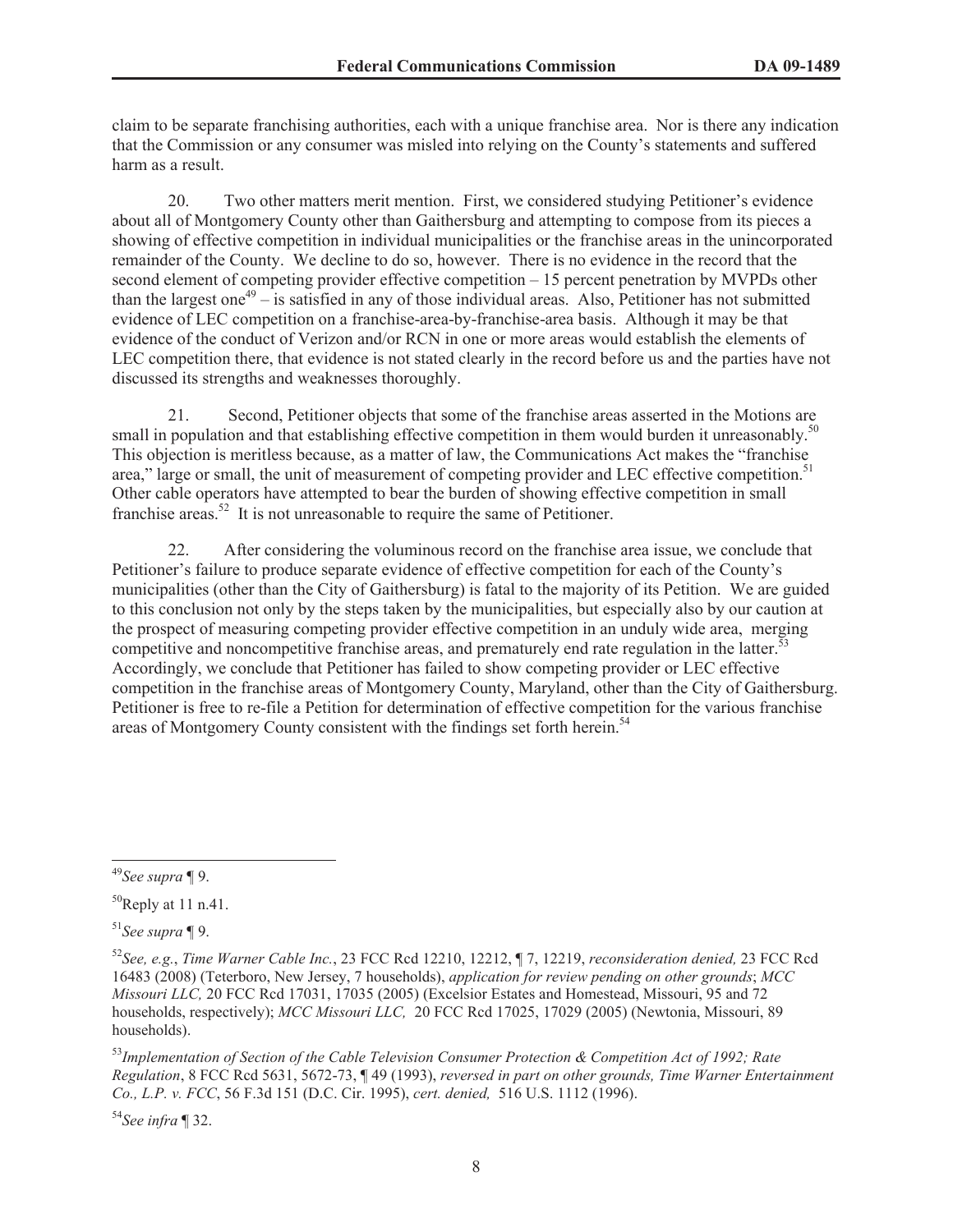## **IV. THE CITY OF GAITHERSBURG**

23. In Montgomery County, Gaithersburg is a franchise territory. The City granted Petitioner its own franchise<sup>55</sup> and administers it itself.<sup>56</sup> The Petition submits evidence for Gaithersburg alone, purporting to show that Petitioner faces competing provider effective competition there.

# **A. Competing Provider Effective Competition**

24. The competing provider test in Section  $623(1)(1)(B)$  of the Communications Act provides that a cable operator is subject to effective competition if the franchise area is (a) served by at least two unaffiliated multi-channel video programming distributors ("MVPD"), each of which offers comparable video programming to at least 50 percent of the households in the franchise area; and (b) the number of households subscribing to programming services offered by MVPDs other than the largest MVPD exceeds 15 percent of the households in the franchise area.<sup>57</sup>

25. The first prong of this test has three elements: the franchise area must be "served by" at least two unaffiliated MVPDs who offer "comparable programming" to at least "50 percent" of the households in the franchise area.<sup>58</sup>

26. Turning to the first prong of this test, it is undisputed that Gaithersburg is "served by" both DBS providers, DIRECTV and Dish, and that these two MVPD providers are unaffiliated with Petitioner or with each other. A franchise area is considered "served by" an MVPD if that MVPD's service is both technically and actually available in the franchise area. DBS service is presumed to be technically available due to its nationwide satellite footprint, and presumed to be actually available if households in the franchise area are made reasonably aware of the service's availability.<sup>59</sup> The Commission has held that a party may use evidence of penetration rates in the franchise area (the second prong of the competing provider test discussed below) coupled with the ubiquity of DBS services to show that consumers are reasonably aware of the availability of DBS service.<sup>60</sup> We further find that Petitioner has provided sufficient evidence of DBS advertising in local, regional, and national media that serve Gaithersburg to support its assertion that potential customers in Gaithersburg are reasonably aware that they may purchase the service of these MVPD providers.<sup>61</sup> The "comparable programming" element is met if a competing MVPD provider offers at least 12 channels of video programming, including at least one channel of nonbroadcast service programming $62$  and is supported in this petition with copies of channel lineups for both DIRECTV and Dish.<sup>63</sup> Also undisputed is Petitioner's assertion that both DIRECTV and Dish offer service to at least "50 percent" of the households in Gaithersburg because of their national satellite footprint.<sup>64</sup> Accordingly, we find that the first prong of the competing provider test is satisfied.

<sup>55</sup>Petition at 13.

<sup>&</sup>lt;sup>56</sup>Barnesville Motion to Dismiss at 5.

<sup>57</sup>47 U.S.C. § 543(1)(1)(B); *see* also 47 C.F.R. § 76.905(b)(2).

<sup>58</sup>47 C.F.R. § 76.905(b)(2)(i).

<sup>59</sup>*See* Petition at 10*.*

<sup>60</sup>*Mediacom Illinois LLC*, 21 FCC Rcd 1175 (2006)*.*

 $6147$  C.F.R. § 76.905(e)(2).

<sup>62</sup>*See* 47 C.F.R. § 76.905(g). *See also* Petition at 9.

<sup>63</sup>*See* Petition at Exh. 7.

<sup>64</sup>*See id.* at 10-11.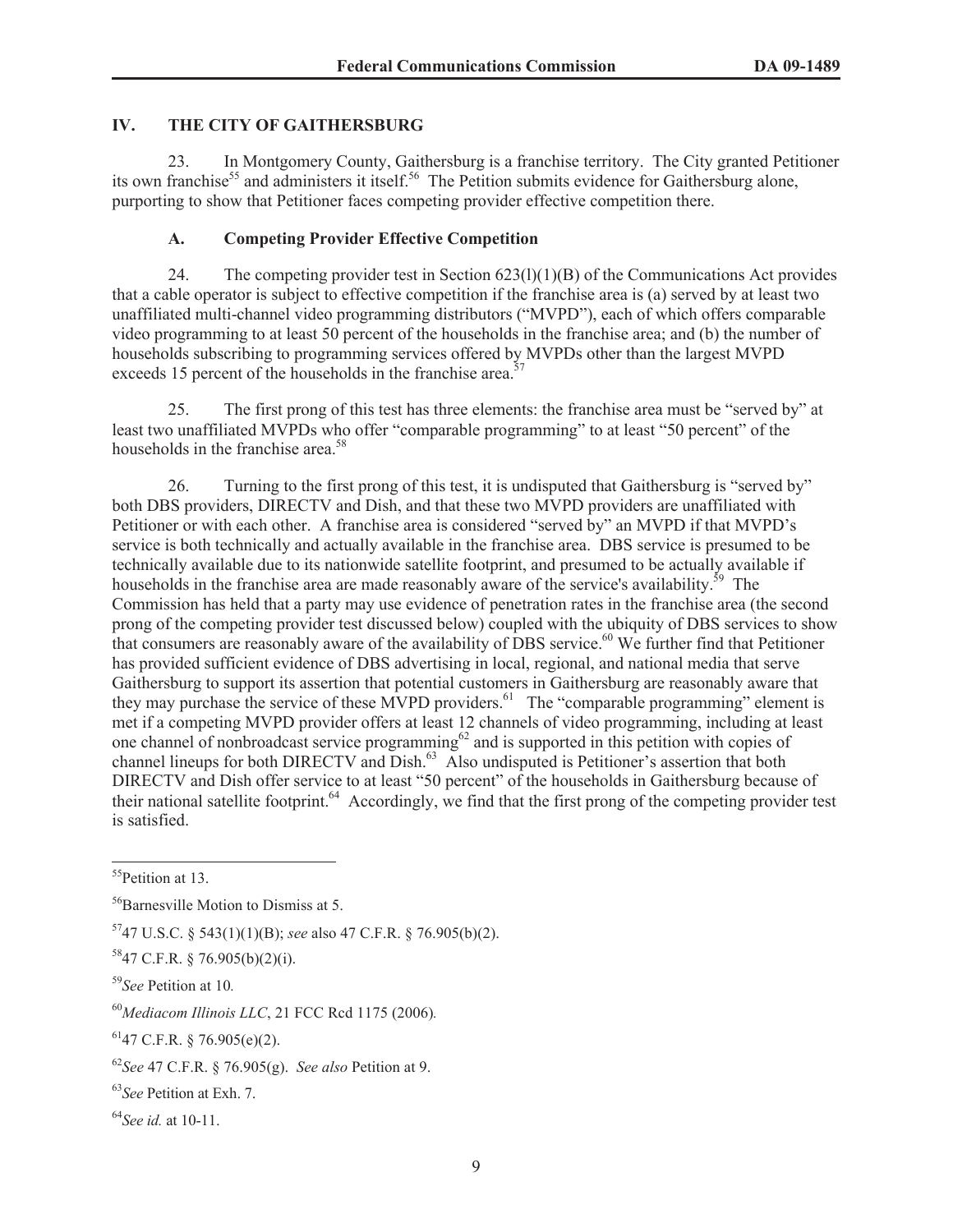27. The second prong of the competing provider test requires that the number of households subscribing to MVPDs, other than the largest MVPD, exceed 15 percent of the households in a franchise area. Petitioner asserts that it is the largest MVPD in Gaithersburg.<sup>65</sup> Petitioner sought to determine the competing provider penetration in Gaithersburg by purchasing a subscriber tracking report from the Satellite Broadcasting and Communications Association that identified the number of subscribers attributable to the DBS providers within Gaithersburg on a zip code plus four basis.<sup>66</sup>

28. Based upon the aggregate DBS subscriber penetration levels that were calculated using Census 2000 household data,<sup>67</sup> as reflected in Attachment A, we find that Petitioner has demonstrated that the number of households subscribing to programming services offered by MVPDs, other than the largest MVPD, exceeds 15 percent of the households in Gaithersburg. Therefore, the second prong of the competing provider test is satisfied for Gaithersburg.

29. Based on the foregoing, we conclude that Petitioner has submitted sufficient evidence demonstrating that both prongs of the competing provider test are satisfied and Petitioner is subject to effective competition in Gaithersburg, as shown on Attachment A.

## **V. PROCEDURAL MATTERS**

30. Request to Strike. Petitioner requests that we strike the Motions and the Opposition for violating the Commission's pleading rules and for being frivolous.<sup>68</sup> We decline to do so. Typically, a franchise authority is entitled to file only one pleading opposing a petition for special relief. Additional pleadings are allowed only "upon a showing of extraordinary circumstances."<sup>69</sup> The County and the municipalities did ask for permission to file their Motions to Dismiss, launching their fundamental attack on the structure of Petitioner's evidence and characterizing it as a flaw requiring immediate dismissal, even before the normal filing of Oppositions.<sup>70</sup> The Motions plausibly alleged "extraordinary" circumstances" and, therefore, did not violate the Commission's pleading rules.

31. Because we conclude above that the County and the municipalities revealed a real structural flaw in Petitioner's evidence, the pleadings in which they did so are not, to that extent, frivolous. Nor was it frivolous for many separate entities to file many separate Motions to Dismiss. The bulk of those filings included copies of various agreements and franchises, which would have been submitted to us even had only one Joint Motion been filed. The remainder of the frivolities alleged by Petitioner are either matters of interpretation, or arguments that we do not analyze in this decision because of our conclusion on the number of franchise areas in Montgomery County. Accordingly, we deny Petitioner's motion to strike and we allow the County's and municipalities' Motions to Dismiss in addition to its Opposition.

32. Possible Subsequent Proceedings. If Petitioner files another petition for special relief for the various franchise areas in Montgomery County, we request that it and any other parties clarify one important subject that is less than clear in the present record. This is, in general, what are the many

<sup>67</sup>Petition at 17.

 $68$ Reply at 35-38.

 $^{69}$ 47 C.F.R. § 76.7(d).

<sup>65</sup>*Id.* at 8, 12.

 $66$ Petition at 15. A zip code plus four analysis allocates DBS subscribers to a franchise area using zip code plus four information that generally reflects franchise area boundaries in a more accurate fashion than standard five digit zip code information.

 $70B$ arnesville Motion to Dismiss at iv, 12.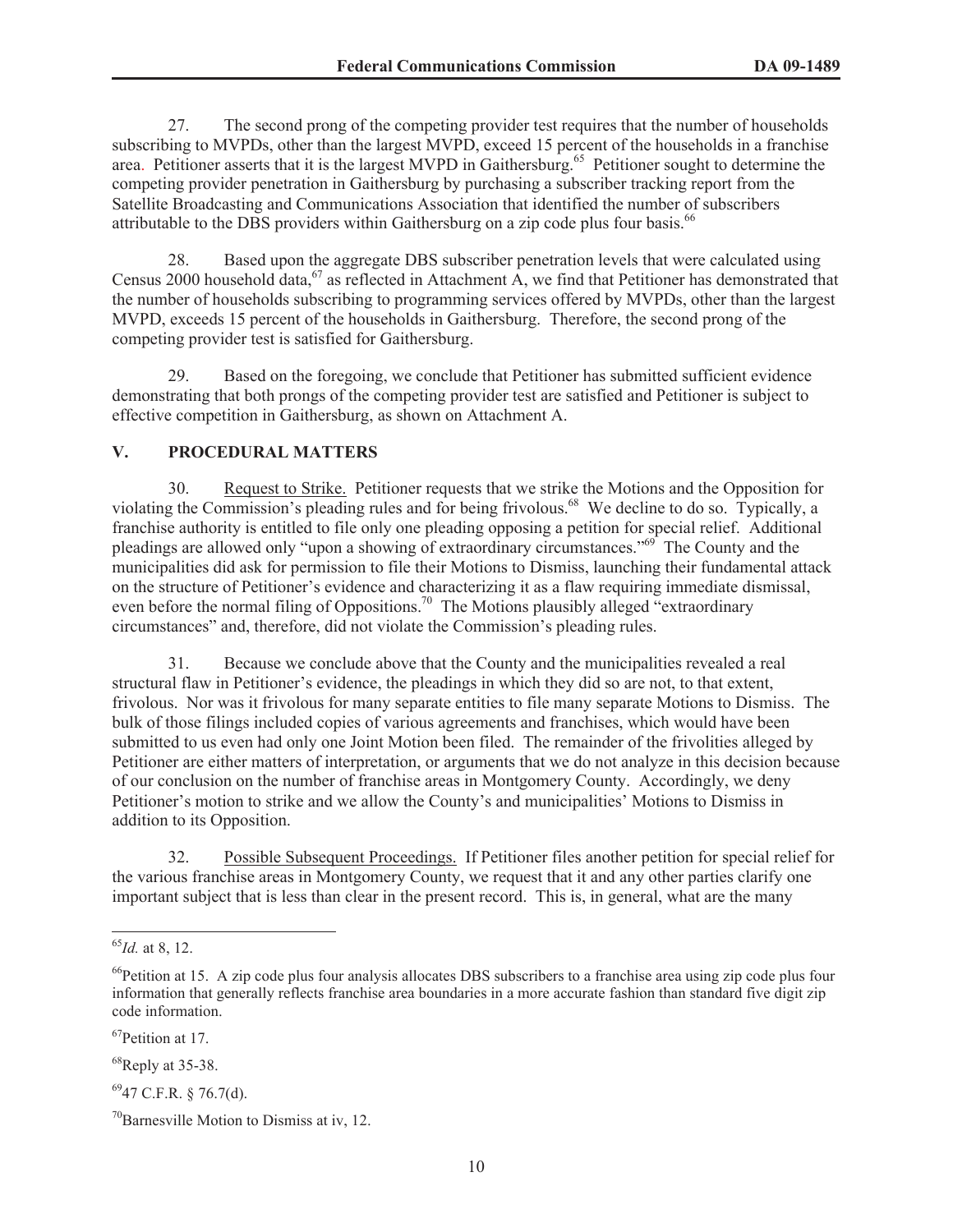separate "franchise areas" in Montgomery County for purposes of determining the presence of effective competition under the standards set by our decisions.<sup>71</sup> Specifically, we wish the parties to address (1) whether Chevy Chase Village and Section VII of Chevy Chase Village (MD 0277) are the same entity; (2) whether Section IV of Chevy Chase Village and the Town of Chevy Chase (MD0275), which has apparently annexed Section IV, are one franchise area; (3) whether Chevy Chase View, the Village of Martin's Additions, and the Village of North Chevy Chase are franchise areas separate and apart from unincorporated Montgomery County; and (4) whether what appear to be eleven unincorporated areas that the County may have designated as separate franchise areas should be treated as such or as part of unincorporated Montgomery County.<sup>7</sup>

#### **VI. ORDERING CLAUSES**

33. Accordingly, **IT IS ORDERED** that the petition for a determination of effective competition filed in the captioned proceeding by Comcast of Potomac, LLC, **IS GRANTED** for the City of Gaithersburg, and **IS DENIED** for all other franchise areas in Montgomery County, Maryland.

34. **IT IS FURTHER ORDERED** that the certifications to regulate basic cable service rates granted to the City of Gaithersburg, Maryland, **IS REVOKED.**

35. This action is taken pursuant to delegated authority pursuant to Section 0.283 of the Commission's rules.<sup>73</sup>

FEDERAL COMMUNICATIONS COMMISSION

Steven A. Broeckaert Senior Deputy Chief, Policy Division, Media Bureau

<sup>71</sup>*See supra* ¶¶ 14-15.

<sup>&</sup>lt;sup>72</sup>The eleven areas are Bethesda, Boyds, Burtonsville, Cabin John, Derwood, Germantown, Olney, Potomac, Silver Spring, West Bethesda, and Wheaton. Although they are mentioned in pleadings opposing the Petition (County Motion to Dismiss at 1 n.1, 2, 3 n.4), it appears that no party asserts any of them is a franchise area separate and apart from unincorporated Montgomery County.

 $^{73}$ 47 C.F.R. § 0.283.